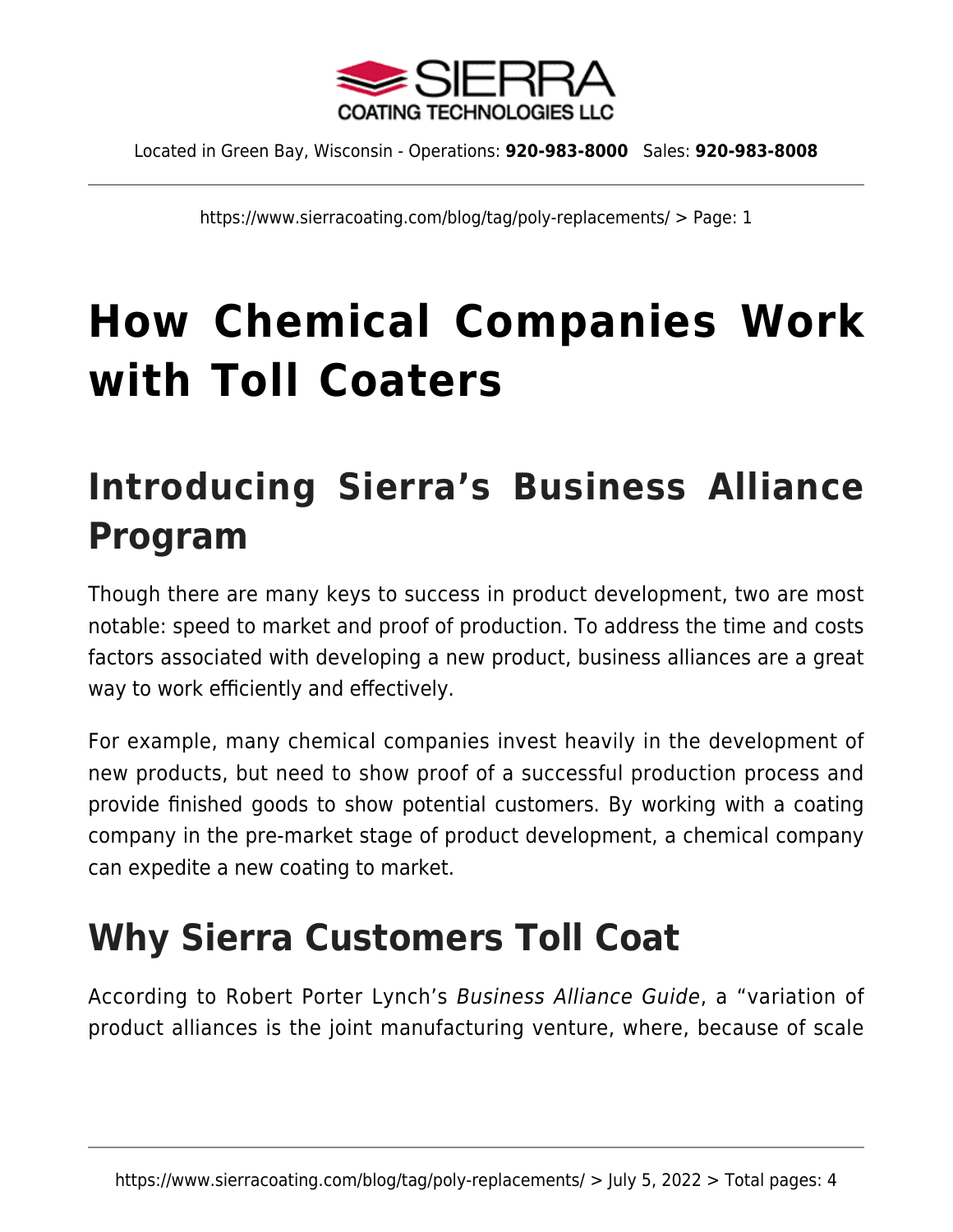

https://www.sierracoating.com/blog/tag/poly-replacements/ > Page: 2

costs, it makes economic sense to build a plant of large capacity, but no one company's market can support the entire production capacity" (page 59).

It is for this reason that contract and toll manufacturers exist — to absorb the fixed overhead costs associated with running a facility, providing clients with a way to create a purely variable cost method of developing new products.



#### **Business Alliance Advantages**

There are a number of benefits to forming a business alliance. Primary among them are access to production equipment and technical experience in coating.

When working with a manufacturer who has partnered with clients across a variety of industries, you benefit from having a highly knowledgeable product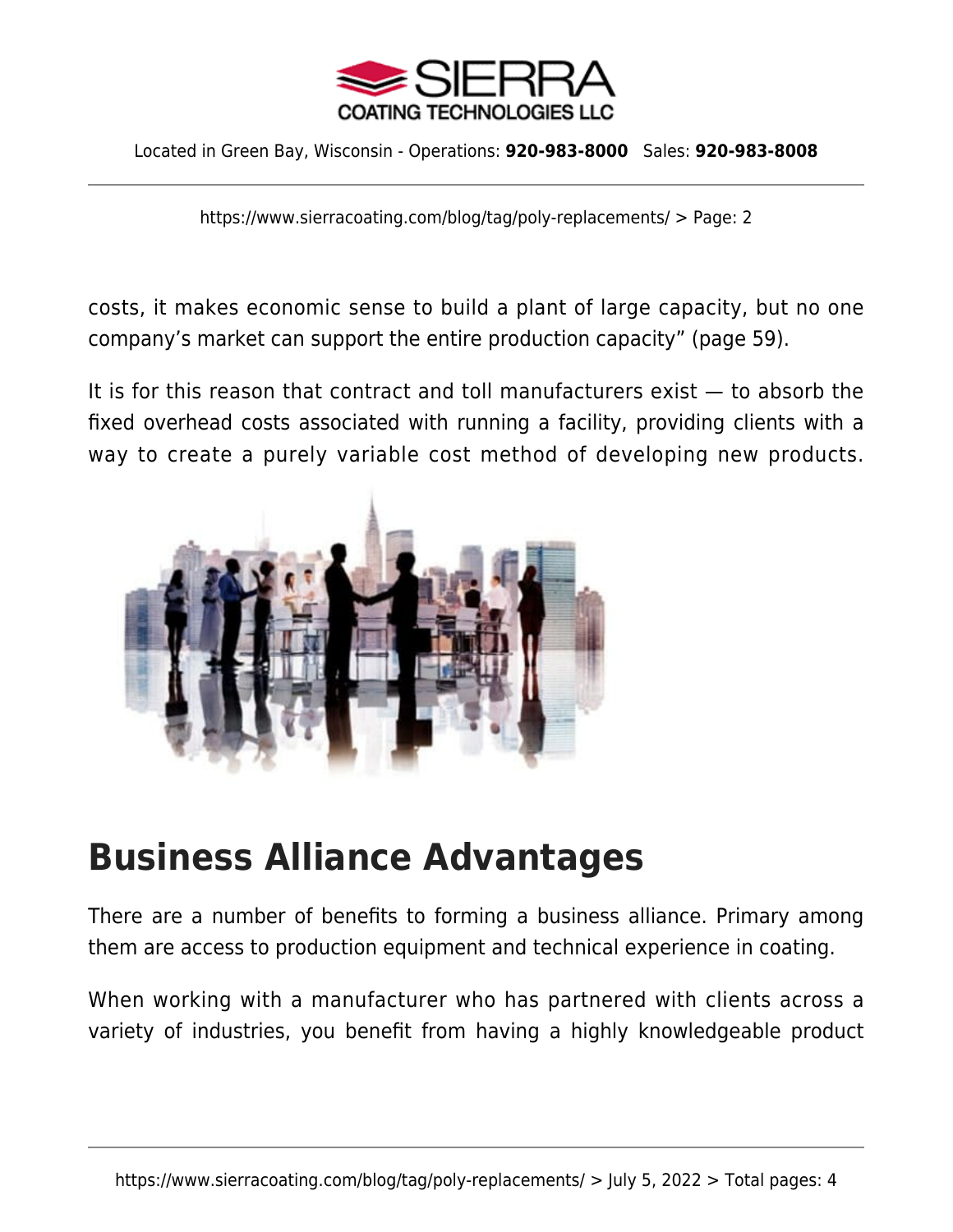

https://www.sierracoating.com/blog/tag/poly-replacements/ > Page: 3

development expert with wide-ranging industry contacts.

Alliances also facilitate knowledge sharing between companies and can allow for new product applications in niche markets.

## **Sierra Coating's Chemical Business Alliance Program**

As part of our [Sierra Chemical Business Alliance Program](https://www.sierracoating.com/business-alliance-program), we are currently looking to form dedicated alliances with chemical companies that have developed innovative product solutions of their own. Sierra often recommends water-based chemicals for our clients' products in order to meet their specific needs.

As a trusted toll and contract manufacturer with services, such as [raw material](https://www.sierracoating.com/raw-material-planning-in-manufacturing) [planning](https://www.sierracoating.com/raw-material-planning-in-manufacturing), our team works with paper mills, printers, and brand owners to help develop new products.

To best guide our clients in choosing the proper chemicals to use, Sierra also works with chemical companies to develop a solution for our client's requirements. Through this process, we facilitate growth for both our customers and ourselves.